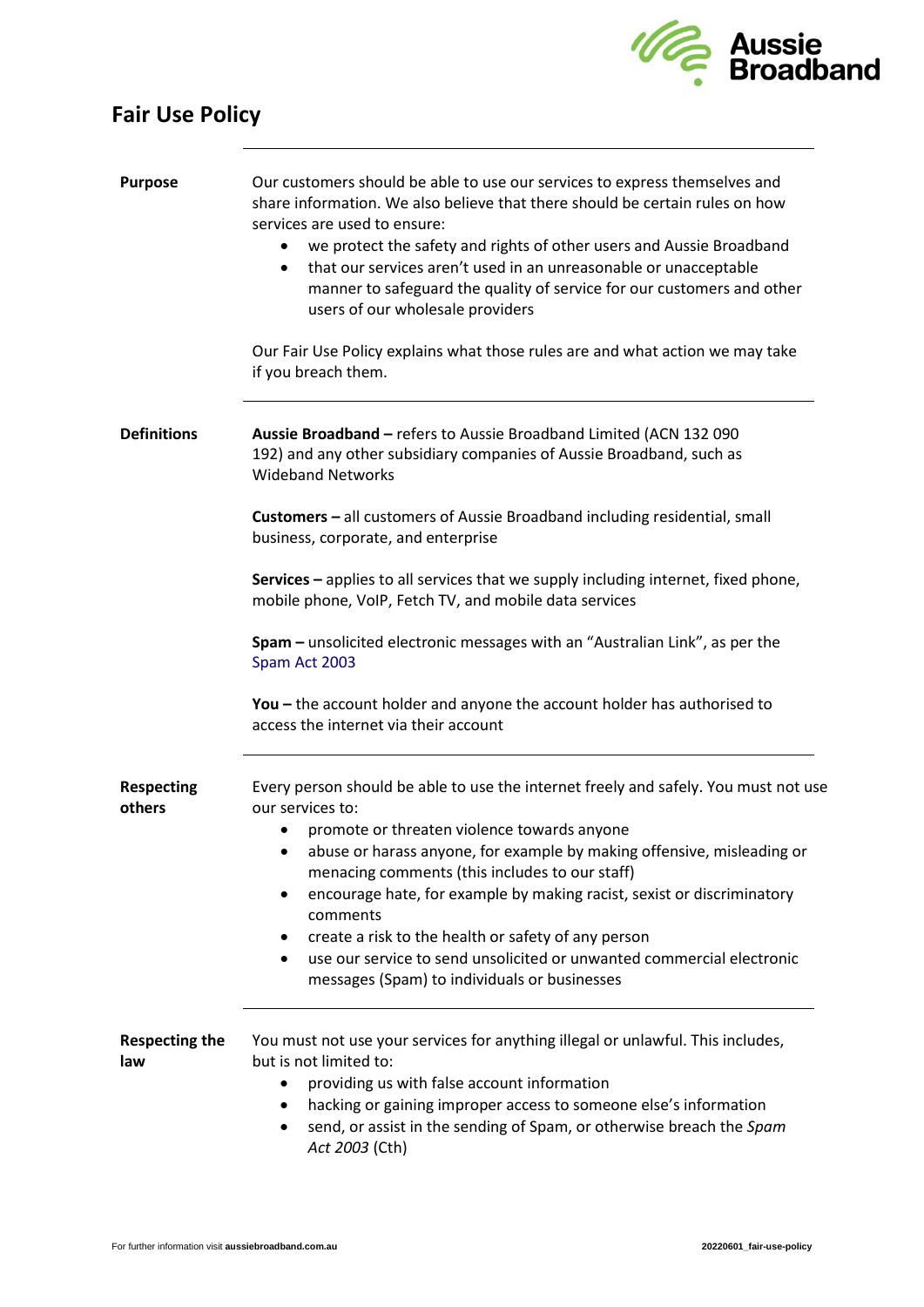

|                                                                             | pornography and viruses                                                                                                                                                                                                                                                                                                                                                                                                                                                                                                                                                                                                                                                                                                                                                                                                                                                                                                                          |
|-----------------------------------------------------------------------------|--------------------------------------------------------------------------------------------------------------------------------------------------------------------------------------------------------------------------------------------------------------------------------------------------------------------------------------------------------------------------------------------------------------------------------------------------------------------------------------------------------------------------------------------------------------------------------------------------------------------------------------------------------------------------------------------------------------------------------------------------------------------------------------------------------------------------------------------------------------------------------------------------------------------------------------------------|
|                                                                             | contravene any applicable laws, including infringing copyright laws                                                                                                                                                                                                                                                                                                                                                                                                                                                                                                                                                                                                                                                                                                                                                                                                                                                                              |
| <b>Respecting</b><br><b>Aussie</b><br><b>Broadband and</b><br>our suppliers | You must not use your service for anything that would adversely affect Aussie<br>Broadband's network, reputation, or customer base. This includes, but is not<br>limited to:                                                                                                                                                                                                                                                                                                                                                                                                                                                                                                                                                                                                                                                                                                                                                                     |
|                                                                             | using our services in a manner which is 'unreasonable', 'unacceptable',<br>$\bullet$<br>or exceeded 'ordinary use'                                                                                                                                                                                                                                                                                                                                                                                                                                                                                                                                                                                                                                                                                                                                                                                                                               |
|                                                                             | resupplying our services or products to others without our consent<br>٠<br>using services for other than their intended purpose, such as using a<br>home broadband service for commercial or non-domestic purposes<br>using your service in a way that causes or may cause interference,<br>$\bullet$<br>disruption, congestion or more generally sub-optimal network<br>performance                                                                                                                                                                                                                                                                                                                                                                                                                                                                                                                                                             |
|                                                                             | using your service in a way that breaches our wholesale agreement<br>٠<br>with the NBN or any other 3rd party suppliers                                                                                                                                                                                                                                                                                                                                                                                                                                                                                                                                                                                                                                                                                                                                                                                                                          |
| <b>Respecting your</b><br>broadband data<br>limits (if you<br>have them)    | If you have a data-limited plan and you exceed your data use, you will be<br>"shaped" to either 256Kbps/ 256Kbps (pre-2018 plans) or 1Mbps/ 1Mbps<br>(post-2018 plans) with no additional data charges.                                                                                                                                                                                                                                                                                                                                                                                                                                                                                                                                                                                                                                                                                                                                          |
|                                                                             | You may elect to keep your connection at full speed and pay an additional fee<br>for either data blocks (pre-2018 plans) or an upgraded plan (post-2018 plans).                                                                                                                                                                                                                                                                                                                                                                                                                                                                                                                                                                                                                                                                                                                                                                                  |
|                                                                             | If you are exceeding the limit frequently, we urge you to look at a higher data<br>plan. These plans will provide you with a better experience for what you're<br>doing.                                                                                                                                                                                                                                                                                                                                                                                                                                                                                                                                                                                                                                                                                                                                                                         |
| <b>Technology</b><br>specific                                               | In addition to the above, the following applies to specific services:                                                                                                                                                                                                                                                                                                                                                                                                                                                                                                                                                                                                                                                                                                                                                                                                                                                                            |
| requirements                                                                | <b>NBN Fixed Line and Fixed Wireless services:</b><br>Examples of activities that <i>may</i> be seen as unfair use include:<br>use of the NBN Infrastructure or NBN Ethernet in a way that causes<br>or may cause interference, disruption, congestion or, more<br>generally, sub-optimal network performance. This includes<br>whether the use would be deemed as unreasonable or exceeding<br>ordinary use for the account type; for example, a residential<br>product being used for business or commercial purposes.<br>undertaking (or attempting to undertake) any of the following<br>activities without authorisation<br>disabling, disrupting or interfering with the regular working<br>$\circ$<br>of any service or network, including, without limitation, via<br>means of overloading it, denial of service attacks or<br>flooding a network<br>probing, scanning or testing the vulnerability of a system<br>$\circ$<br>or network |

• transmission or storage of data infringing Australian laws, including